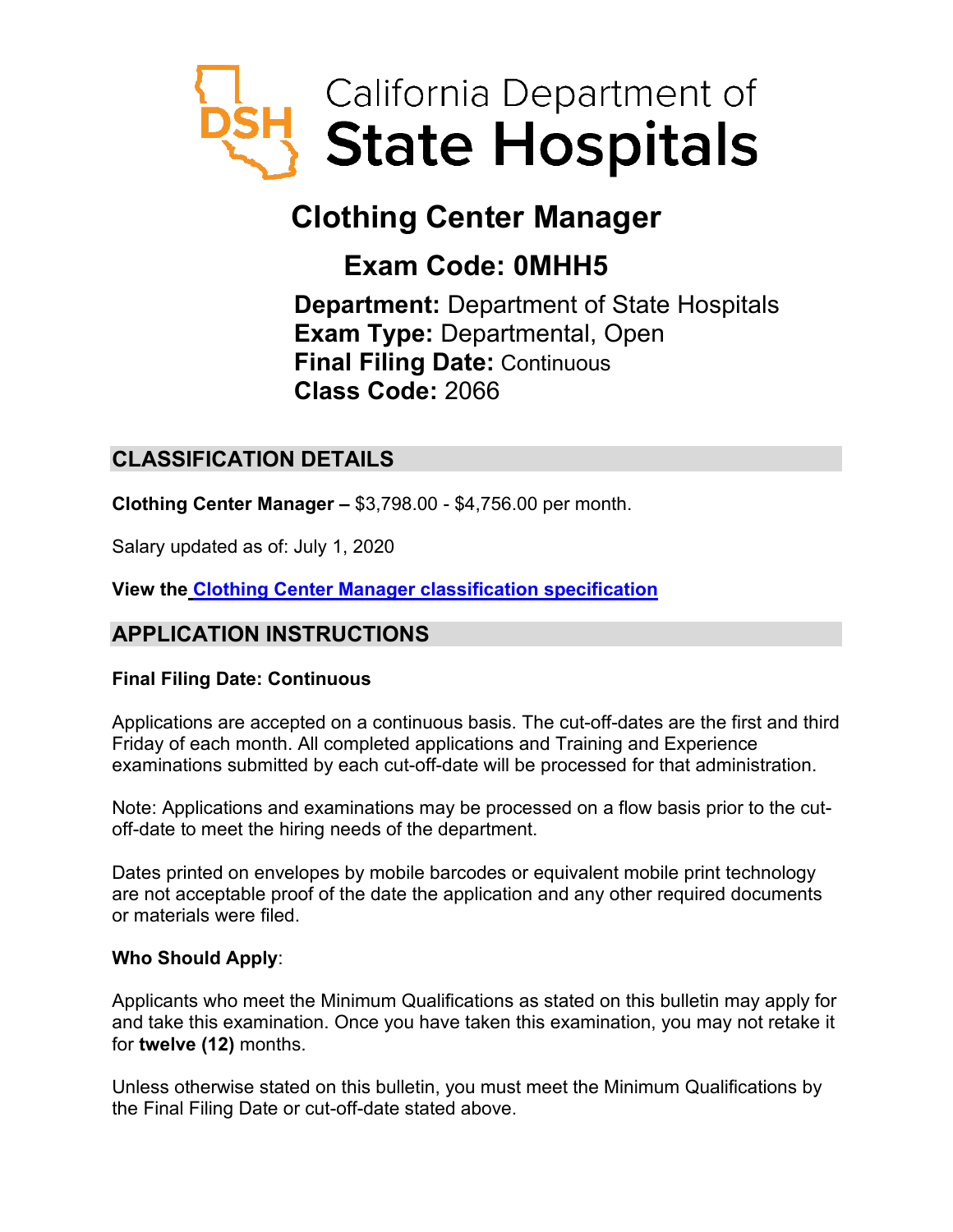#### **How to Apply**:

Applicants are required to submit an Examination/Employment Application (STD 678), found at [www.calcareers.ca.gov,](http://www.calcareers.ca.gov/) either by mail, in person, or via email to the address listed below.

#### **The preferred method to apply is by emailing your STD 678 to:**

#### **[ClothingCenterManager@dsh.ca.gov](mailto:ClothingCenterManager@dsh.ca.gov)**

#### **Electronic signatures are acceptable.**

Indicate the Classification on your Examination Application (STD 678).

You may apply by mail or in person to: Department of State Hospitals – Sacramento Attn: Selection Services Unit, MS-14 1215 O Street Sacramento, CA 95814

Indicate the Classification on your Examination Application (STD 678).

In person hours: Monday through Friday, 8am to 5pm (excluding State holidays)

#### **Special Testing Arrangements:**

If you require assistance or alternative testing arrangements due to a disability, please contact the testing department listed in the Contact Information section of this bulletin.

#### **MINIMUM QUALIFICATIONS**

All applicants must meet the education and/or experience requirements as stated on this exam bulletin to be accepted into the examination. Part-time or full-time jobs, regardless of whether paid or volunteer positions, and inside or outside California state service will count toward experience.

#### **EITHER I**

Two years of experience in the California state service performing the duties of a Senior Psychiatric Technician I or of a supervisory custodial or domestic services class at a level of responsibility equivalent to Laundry Supervisor I, Supervising Housekeeper II or Janitor Supervisor II.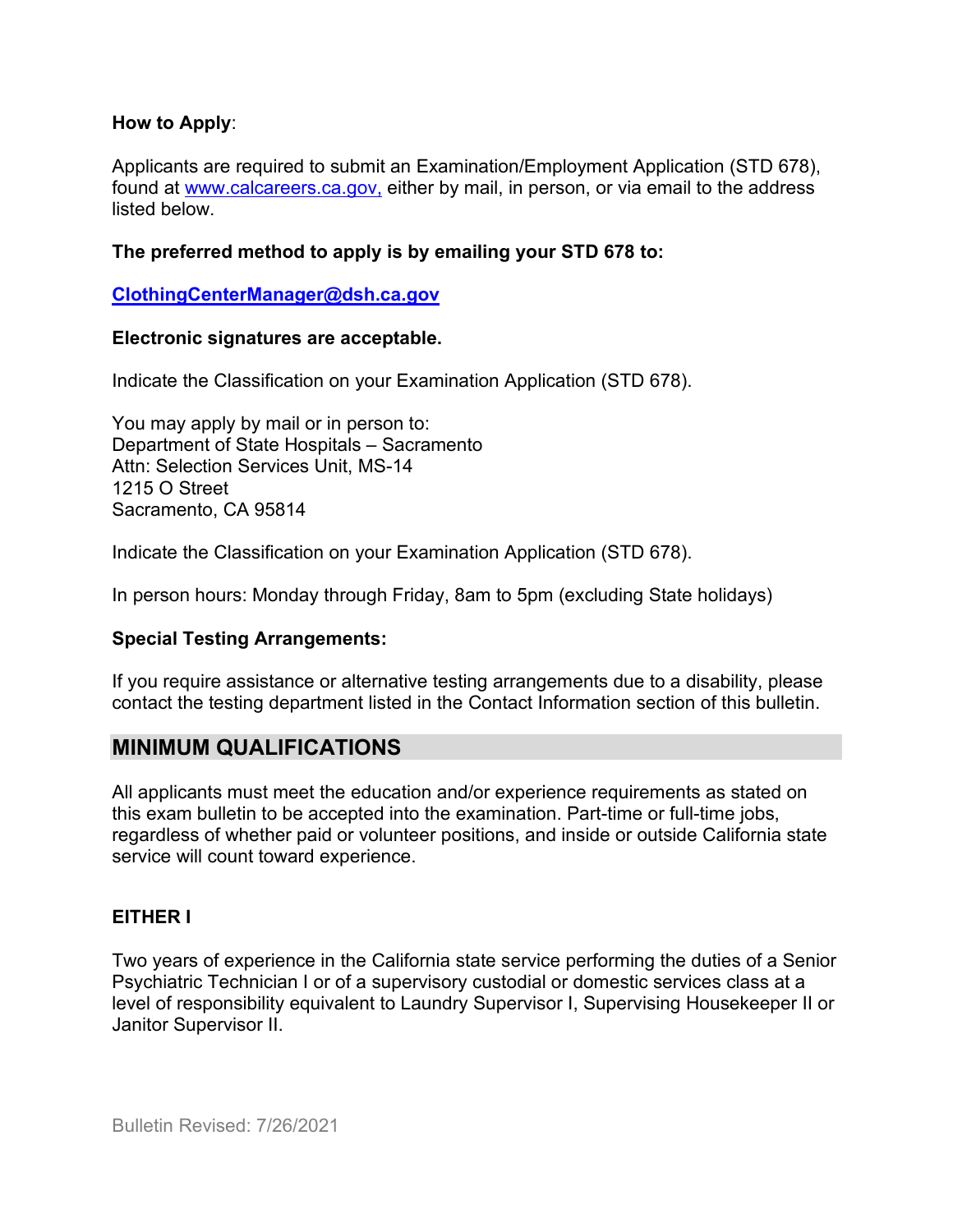**OR II**

Experience: Three years of experience in one or a combination of the following:

1. Selection, purchasing, fitting, repairing, marking or alteration of shoes or clothing items.

or

2. Purchasing, selection, storage, receiving and issuance of a variety of merchandise.

## **SPECIAL PERSONAL CHARACTERISTIC**

Sympathetic understanding of the problems of mental patients.

## **ADDITIONAL DESIRABLE QUALIFICATION**

Education equivalent to completion of the twelfth (12) grade.

## **POSITION DESCRIPTION**

Under direction in a State hospital, to supervise and be responsible for the patient clothing program; to coordinate and integrate the clothing program with other hospital treatment and business services; to supervise a patient clothing center; and to do other related work.

## **EXAMINATION SCOPE**

This examination consists of the following components:

**Training and Experience Evaluation –** Weighted 100% of the final score. The examination will consist solely of a **Training and Experience Evaluation.** To obtain a position on the eligible list, a minimum score of 70% must be received.

In addition to evaluating applicants' relative knowledge, skills, and ability, as demonstrated by quality and breadth of education and/or experience, emphasis in each exam component will be measuring competitively, relative job demands, each applicant's:

#### **Knowledge of:**

- 1. Knowledge of selection and purchasing of clothing items.
- 2. Knowledge of principles, practices and problems involved in managing a patient clothing program in a hospital and integrating, evaluating and coordinating it with other programs of the institution.

Bulletin Revised: 7/26/2021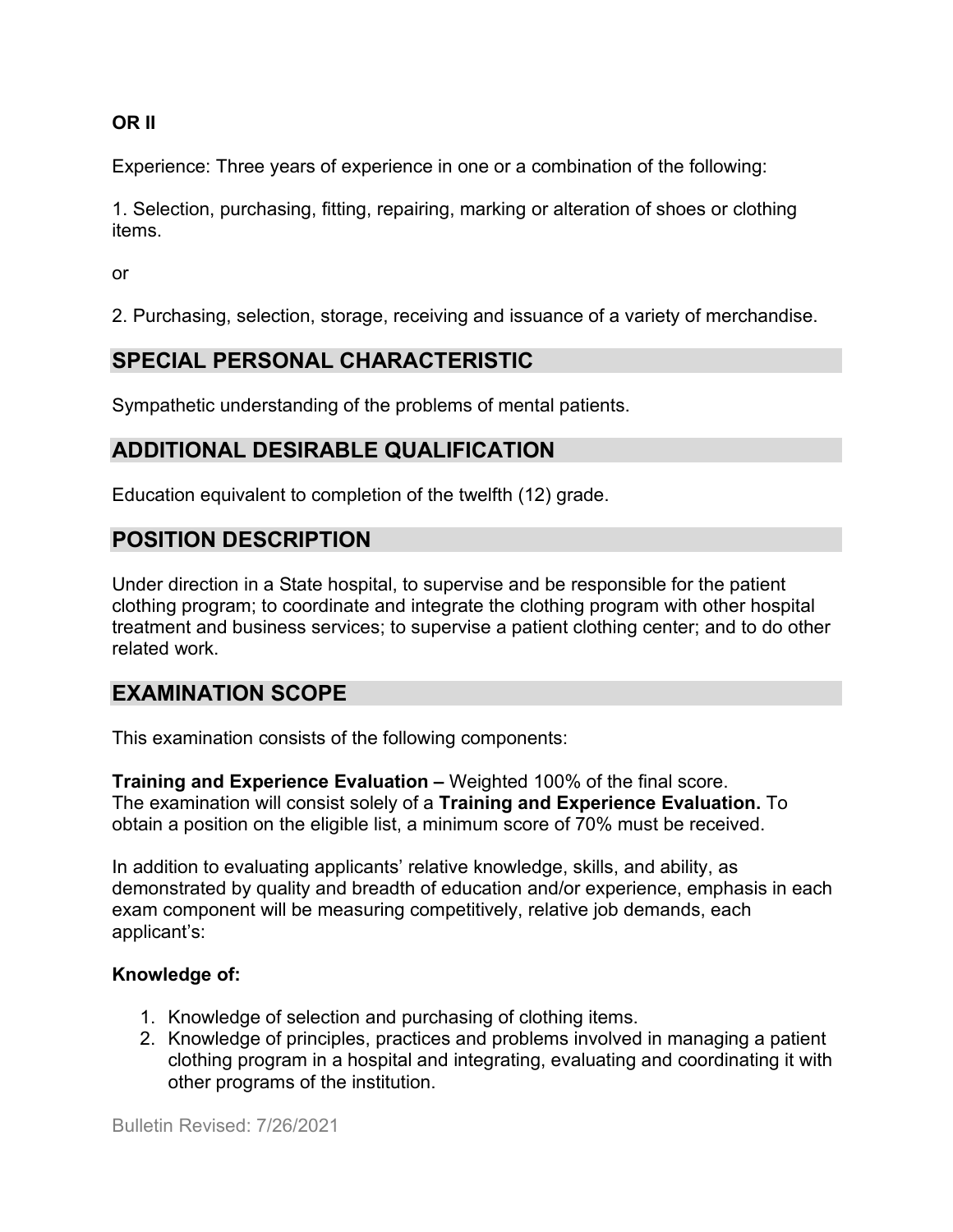- 3. Knowledge of principles, practices and technique of supervision.
- 4. Knowledge of financial record keeping and fiscal controls.
- 5. Knowledge of modern storekeeping methods and practices, including the keeping of receiving and inventory records, proper methods of storing clothing items.
- 6. Knowledge of department's Affirmative Action Program goals and objectives.

#### **Ability to:**

- 7. Ability to read and write English at a level required for successful job performance.
- 8. Ability to plan, organize, direct and evaluate the work of others.
- 9. Ability to understand the attitudes, problems and behavior of the mentally or physically handicapped.
- 10.Ability to secure and maintain the respect and cooperation of hospital officials, employees and patients.
- 11.Ability to work effectively with members of the medical and ancillary professions.
- 12.Ability to analyze problems and take effective action.
- 13.Ability to prepare reports.
- 14.Ability to effectively implement department's affirmative action objectives.

## **ELIGIBLE LIST INFORMATION**

A Departmental, Open eligible list for the **Clothing Center Manager** classification will be established for:

#### **Department of State Hospitals**

The names of **successful** competitors will be merged onto the eligible list in order of final score regardless of exam date. Eligibility expires **12 months** after it is established. Applicants must then retake the examination to reestablish eligibility.

Veterans' Preference will be granted for this examination. In accordance with Government Codes 18973.1 and 18973.5, whenever any veteran, or widow or widower of a veteran achieves a passing score on an open examination, he or she shall be ranked in the top rank of the resulting eligible list.

Veterans status is verified by the California Department of Human Resources (CalHR). Information on this program and the Veterans' Preference Application (Std. form 1093) is available online at the following website:

<https://www.jobs.ca.gov/CalHRPublic/Landing/Jobs/VeteransInformation.aspx>

Additional information on veteran benefits is available at the Department of Veterans Affairs.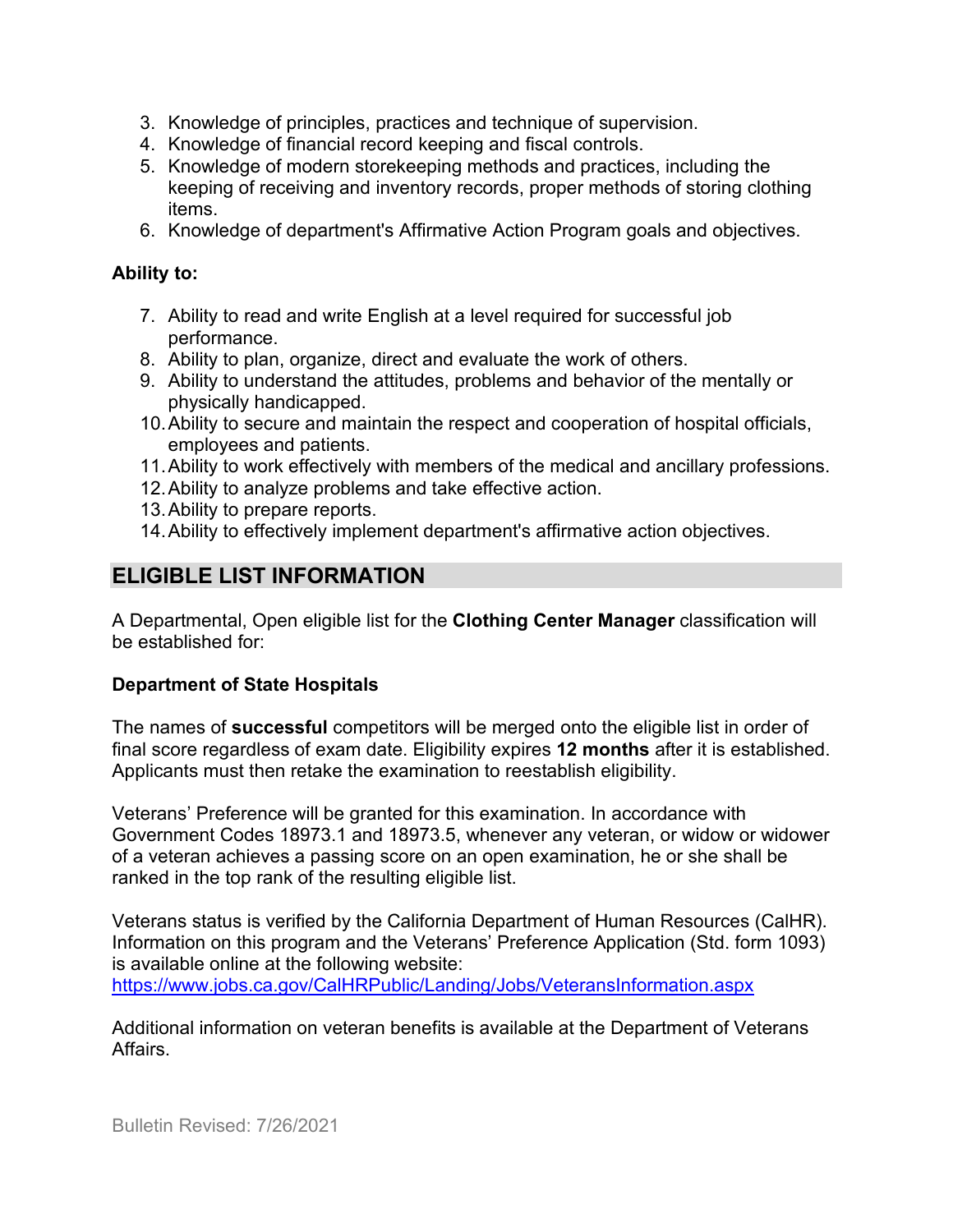Career credits are not granted for examinations administered on an Open or Promotional basis.

### **PREPARING FOR THE EXAMINATION**

Here is a list of suggested resources to have available prior to taking the exam.

- 1. **Employment History:** Employment dates, job titles, organization names and addresses, names of supervisors or persons who can verify your job responsibilities, and phone numbers of persons listed above.
- 2. **Education:** School names and addresses, degrees earned, dates attended, courses taken (verifiable on a transcript), persons or office who can verify education, and phone numbers of persons or offices listed above.
- 3. **Training:** Class titles, certifications received, names of persons who can verify your training, and phone numbers of persons listed above.

## **TAKING THE EXAMINATION**

**Step 1. Submit your STD 678 (email preferred: [ClothingCenterManager@dsh.ca.gov\)](mailto:ClothingCenterManager@dsh.ca.gov)**

**Step 2. [Click on this link to take the Clothing Center Manager](https://www.surveymonkey.com/r/3T7XQT2) examination.**

**Note: If you do not submit a separate application for this examination following the instructions above, your exam results will not be processed, and you will not be added to the eligibility list.**

## **TESTING DEPARTMENTS**

Department of State Hospitals

#### **CONTACT INFORMATION**

Questions relating to this exam should be directed to:

Department of State Hospitals Selection Services Unit Monday through Friday, 8am to 5pm (excluding State Holidays) Phone: 916-651-8832 Email: [SacramentoExamsUnit@dsh.ca.gov](mailto:SacramentoExamsUnit@dsh.ca.gov) California Relay Service: 1-800-735-2929 (TTY), 1-800-735-2922 (Voice). TTY is a Telecommunications Device for the Deaf, and is reachable only from phones equipped with a TTY Device.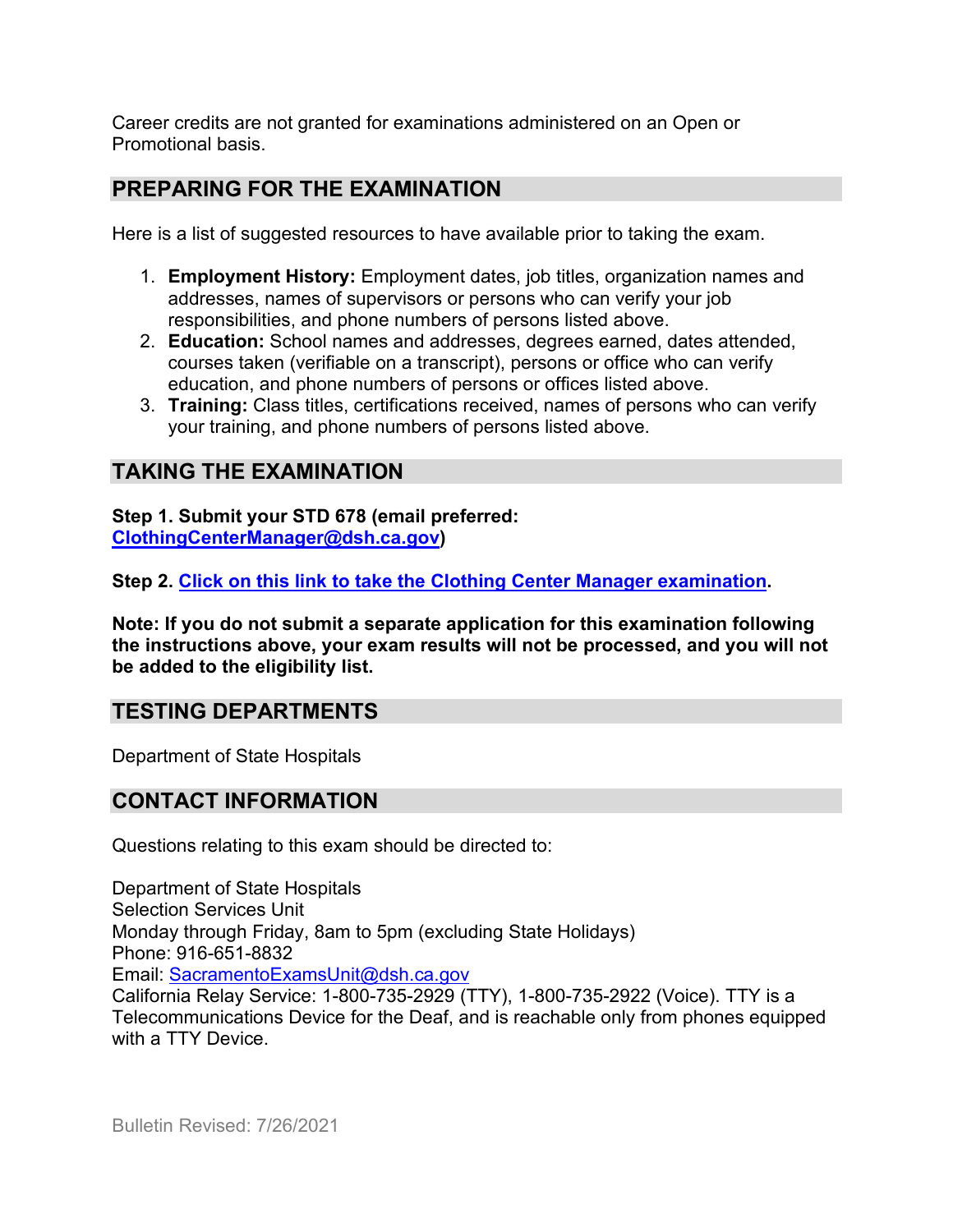## **EQUAL OPPORTUNITY EMPLOYER**

The State of California is an equal opportunity employer to all, regardless of age, ancestry, color, disability (mental and physical), exercising the right of family care and medical leave, gender, gender expression, gender identity, genetic information, marital status, medical condition, military or veteran status, national origin, political affiliation, race, religious creed, sex (includes pregnancy, childbirth, breastfeeding, and related medical conditions), and sexual orientation.

## **DRUG-FREE STATEMENT**

It is an objective of the State of California to achieve a drug-free State work place. Any applicant for State employment will be expected to behave in accordance with this objective, because the use of illegal drugs is inconsistent with the law of the State, the rules governing civil service, and the special trust placed in public servants.

## **GENERAL INFORMATION**

Examination and/or Employment Application (STD 678) forms are available at the California Department of Human Resources, local offices of the Employment Development Department, and through your CalCareer Account at the following website:

#### **http://www.CalCareers.ca.gov/**

If you meet the requirements stated on this examination bulletin, you may take this examination, which is competitive. Possession of the entrance requirements does not assure a place on the eligible list. Your performance in the examination described in this bulletin will be rated against a predetermined job-related rating, and all applicants who pass will be ranked according to their score.

The Department of State Hospitals reserves the right to revise the examination plan to better meet the needs of the service, if the circumstances under which this examination was planned change. This examination may be canceled by the Department of State Hospitals at any time prior to the establishment of the employment list. Such revision or cancelation will be in accordance with civil service laws and rules and all applicants will be notified.

General Qualifications: Applicants must possess essential personal qualifications including integrity, initiative, dependability, good judgement, the ability to work cooperatively with others, and a state of health consistent with the ability to perform the assigned duties of the class. A medical examination may be required. In open examinations, investigation may be made of employment records and personal history and fingerprinting may be required.